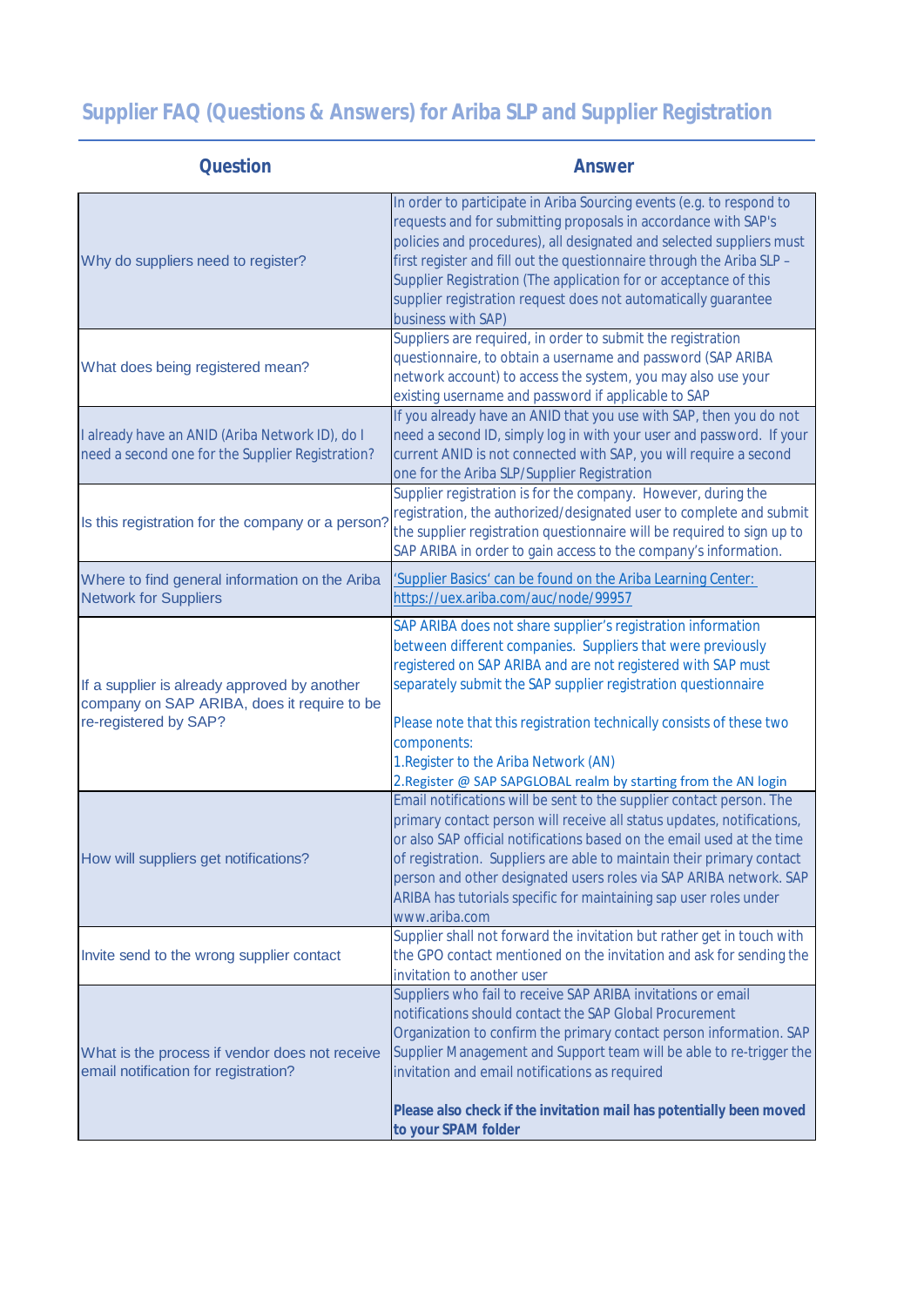| When I click on the registration link, I land on<br>the login screen. I cannot see the registration<br>screen                                                                      | A previous user has accessed the link (shared inboxes). If the<br>supplier profile was not accessed yet, SAP can reactivate the link by<br>resending the invitation.<br>Supplier shall also deactivate pop-up / ad blockers (see Ariba note:<br>https://support.ariba.com/Item/view/179632)                                                                                                                                                                                                                                                                                                                                                                                                                                                                                                         |
|------------------------------------------------------------------------------------------------------------------------------------------------------------------------------------|-----------------------------------------------------------------------------------------------------------------------------------------------------------------------------------------------------------------------------------------------------------------------------------------------------------------------------------------------------------------------------------------------------------------------------------------------------------------------------------------------------------------------------------------------------------------------------------------------------------------------------------------------------------------------------------------------------------------------------------------------------------------------------------------------------|
| I already have an ANID (Ariba Network ID), do<br>need a second one for the Supplier<br><b>Registration?</b>                                                                        | If you already have an ANID you do not need a second ANID.<br>Following the link in the registration invite you can choose to "log-<br>on" with your existing ANID by using your user and password.<br>Already have an account?<br>Log in<br>In case your company has multiple AN ID's - if applicable - use the<br>AN ID recently used with SAPGLOBAL realm for Downstream or<br>otherwise the AN ID used with the previously SAPAG realm)                                                                                                                                                                                                                                                                                                                                                         |
| The Supplier is logged on to the Ariba Network<br>but cannot see or access the questionnaire.<br>How am I able to see or access the<br>questionnaire to complete the registration? | Please follow the onboarding instructions.<br>Supplier should check if the 'SAP GLOBAL' Tab is visible.<br>1.If 'SAP GLOBAL' is not visible the registration with the SAP realm<br>was not successful. The supplier user who receives the registration<br>invitation email should use log in credentials associated with his<br>email ID since the registration link in the email is a personalized one.<br>2.If 'SAP GLOBAL' is visible the Supplier Registration Questionnaire is<br>available on the 'Registration Questionnaires' section of the 'SAP<br><b>GLOBAL' Tab</b><br>Supplier who will only see a blank supplier dashboard (no registration<br>questionnaire visible), Supplier shall deactivate pop-up / ad blockers<br>(see Ariba note: https://support.ariba.com/Item/view/179632) |
| I tried to sign up but after completing the form I<br>get the following error:<br>There has been an issue updating the Sourcing<br>supplier                                        | Please try to login via supplier.ariba.com with your user and<br>password to access the questionnaire                                                                                                                                                                                                                                                                                                                                                                                                                                                                                                                                                                                                                                                                                               |
| The time for answering the questionnaire is<br>over, the status is now closed. Can I extend the<br>timeline?                                                                       | The initial invitation will expire 30 days after being received. SAP can<br>upon request extend the questionnaire time to suppliers that have<br>gathered all requirements and are ready to submit their registration<br>questionnaire for evaluation. In order to get a time extension after<br>the 30 days, please email Supplier_Management@sap.com and<br>request a time extension                                                                                                                                                                                                                                                                                                                                                                                                              |
| What is the correct link to the Ariba Network<br>(Sourcing) after registration                                                                                                     | Please log-in via http://supplier.ariba.com                                                                                                                                                                                                                                                                                                                                                                                                                                                                                                                                                                                                                                                                                                                                                         |
| Where to find additional support on the Ariba<br><b>Network</b>                                                                                                                    | Please visit the Ariba Help Center at: http://supplier.ariba.com<br><b>III</b> Historical<br>SAP Ariba <a> Bestellungen und Rechnungen mentwiesen<br/>Are you using pdf invoices?<br/>Lieferantenanmeldung<br/>est.ce that is tree of charge<br/><b>SAP</b></a>                                                                                                                                                                                                                                                                                                                                                                                                                                                                                                                                     |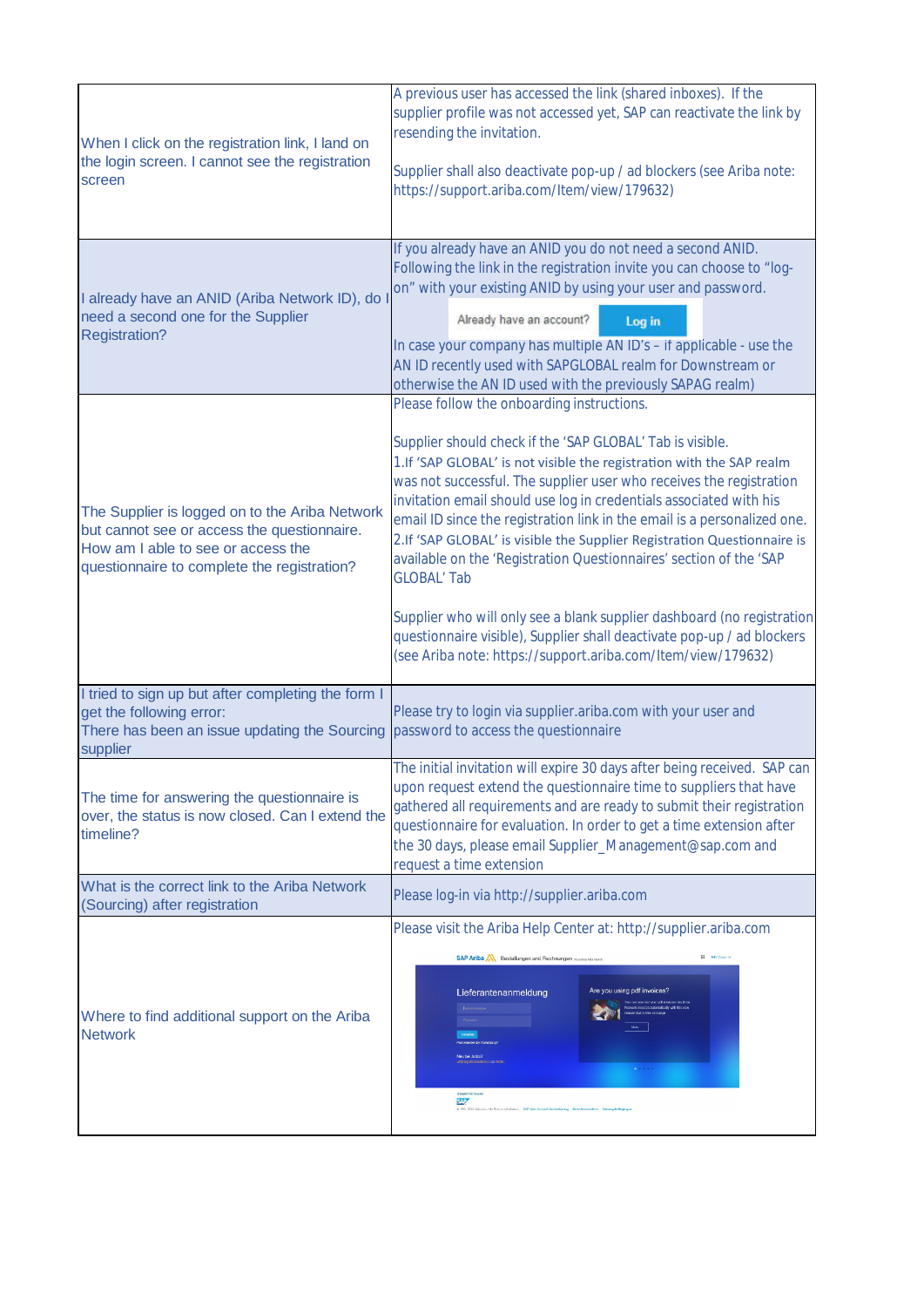| Could you please tell me what is missing in our<br>Ariba profile and/or why we received this e-mail?<br>We registered under the ANID ANxxxxxx (Supplier<br>Name). In the e-mail it says to "create the business<br>relationship with SAP's new system after<br>registration". What do you mean by that? | All companies supplying goods and services for SAP are required to<br>be registered with SAP using the Ariba SLP - Supplier Registration.<br>SAP uses SAP ARIBA to onboard potential suppliers (registration).<br>The application for or acceptance of this supplier registration request<br>does not automaticall guarantee business with SAP. Being registered<br>as a supplier with SAP simply gives your company the opportunity,<br>along with other registered suppliers, to respond to requests and for<br>submitting proposals in accordance with SAP's policies and<br>procedures. |
|---------------------------------------------------------------------------------------------------------------------------------------------------------------------------------------------------------------------------------------------------------------------------------------------------------|---------------------------------------------------------------------------------------------------------------------------------------------------------------------------------------------------------------------------------------------------------------------------------------------------------------------------------------------------------------------------------------------------------------------------------------------------------------------------------------------------------------------------------------------------------------------------------------------|
| I tried to sign up but after completing the form i<br>get the following error:<br>There has been an issue updating the Sourcing<br>supplier.                                                                                                                                                            | Please login via supplier.ariba.com with your user and password and<br>then you should be able to access the questionnaire                                                                                                                                                                                                                                                                                                                                                                                                                                                                  |
| Why do suppliers need to register?                                                                                                                                                                                                                                                                      | All companies supplying goods and services for SAP are required to<br>be registered with SAP using the Ariba SLP - Supplier Registration.<br>SAP uses SAP ARIBA to onboard potential suppliers (registration).<br>The application for or acceptance of this supplier registration request<br>does not automaticall guarantee business with SAP. Being registered<br>as a supplier with SAP simply gives your company the opportunity,<br>along with other registered suppliers, to respond to requests and for<br>submitting proposals in accordance with SAP's policies and<br>procedures. |
| What does being registered mean?                                                                                                                                                                                                                                                                        | Suppliers are required, in order to submit the registration<br>questionniare, to obtain a username and password (SAP ARIBA<br>network account) to access the system, you may also use your<br>existing username and password if applicable to SAP                                                                                                                                                                                                                                                                                                                                           |
| If a supplier is already approved by another<br>company on SAP ARIBA, does it require to be re-<br>registered by SAP?                                                                                                                                                                                   | SAP ARIBA does not share supplier's registration information<br>between different companies. Suppliers that were previously<br>registered on SAP ARIBA and are not registered with SAP must<br>seperately submit the SAP supplier registration questionniare                                                                                                                                                                                                                                                                                                                                |
| Is this registration for the company or a person?                                                                                                                                                                                                                                                       | Supplier registration is for the company. However, during the<br>registration, the authorized/designated user to complete and submit<br>the supplier registration questionnaire will be required to sign up to<br>SAP ARIBA in order to gain access to the company's information.                                                                                                                                                                                                                                                                                                           |
| How will suppliers get notifications?                                                                                                                                                                                                                                                                   | Email notifications will be sent to the primary contact person<br>registered in SAP ARIBA. Email id. The primary contact person will<br>receive all status updates, notifications, or also SAP offical<br>notifications based on the email used at the time of registration.<br>Suppliers are able to maintain their primary contact person and other<br>designated users roles via SAP ARIBA network. SAP ARIBA has<br>tutorials specific for maintaining sap user roles under<br>www.ariba.com                                                                                            |
| What is the process if vendor does not receive<br>email notification for registration?                                                                                                                                                                                                                  | Suppliers who fail to receive SAP ARIBA invitations or email<br>notifications should contact the SAP Global Procurement<br>Organization to confirm the primary contact person information. SAP<br>Supplier Management and Support team will be able to re-trigger the<br>invitation and email notifications as required                                                                                                                                                                                                                                                                     |
| The time for answering the questionnaire is over,<br>the status is now closed. Can i extend the<br>timeline?                                                                                                                                                                                            | The initial invitation will expire 30 days after being received. SAP can<br>upon request extend the questionnaire time to suppliers that have<br>gathered all requirements and are ready to submit their registration<br>questionnaire for evaluation. In order to get a time extension after<br>the 30 days, please email Supplier_Management@sap.com and<br>request a time extension                                                                                                                                                                                                      |